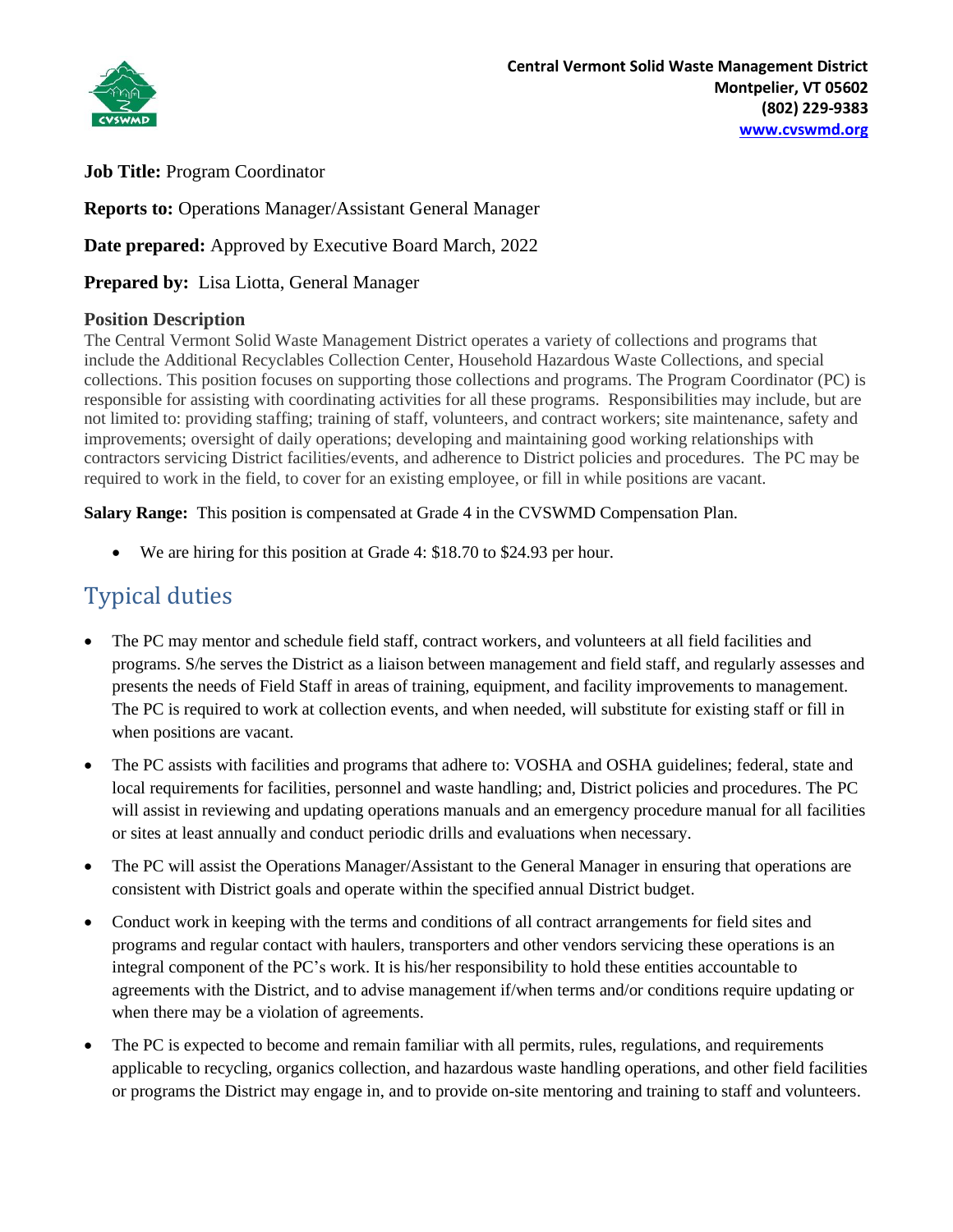- The PC will work closely with the Operations Manager and Facility Manager. This may result in requests to assist in managing specific program activities such as: collecting and reporting of program and field programs data; and working with other District staff to determine the type, level, schedule and method of collecting and reporting.
- The PC will attend District office and field staff meetings and, if required, Board meetings and meetings of assigned outside groups. Some may occur during evening hours, and may require travel to locations outside the District. The PC must be able to speak well in public, adequately express the mission and goals of the District, and conduct themselves well in a public setting, even when there may be controversy present.
- The PC will assist in identifying marketing needs for district programs and offer input regarding marketing and advertising as requested.
- Assuring the safe operations of the District's collection programs is a specialized area of responsibility for the PC. At HHW collection events, the PC is responsible for being familiar with and meeting the requirements of facility permits; interactions with adjacent site staff /owners/operators; coordinating appointments; assisting the contractor by serving as the primary contact with the public; providing reports as may be necessary to various government agencies; ensuring compliance with local, state and federal regulations; conducting inspections of the facility as required under the District permit; and, ensuring routine maintenance of inventory at the facility and the facility itself.

# Required Knowledge, Skills, and Abilities

- Strong organizational and interpersonal communications skills are needed. Presentation and public speaking skills are a plus. Experience working with the general public in a service-based situation is required.
- The PC will be able to read, research, comprehend, follow and produce complex written and verbal instructions and documents. They will also be able to produce professional business documents such as correspondence, emails, memos and reports.
- They will understand basic mathematical processes necessary to produce reports, review and verify invoices, ascertain status of individual project budgets and line items and project annual budget requirements and supervise and handle cash transactions as needed.
- The PC must have sufficiently good physical health and strength to perform the job: working out of doors, standing for long periods of time, and to lift and carry up to 50 lbs.
- This position requires a self-motivated individual capable of independent work and collaborative and team endeavors. Familiarity with team management, principle-based management and a collaborative process is a plus.
- Computer proficiency and competence with Microsoft Office Suite and Microsoft Excel in particular is required. The PC will have a strong attention to detail.
- Drives box truck to deliver and collect materials in support of District programs.
- Operates equipment on vehicle to load, unload, or disperse cargo or materials.